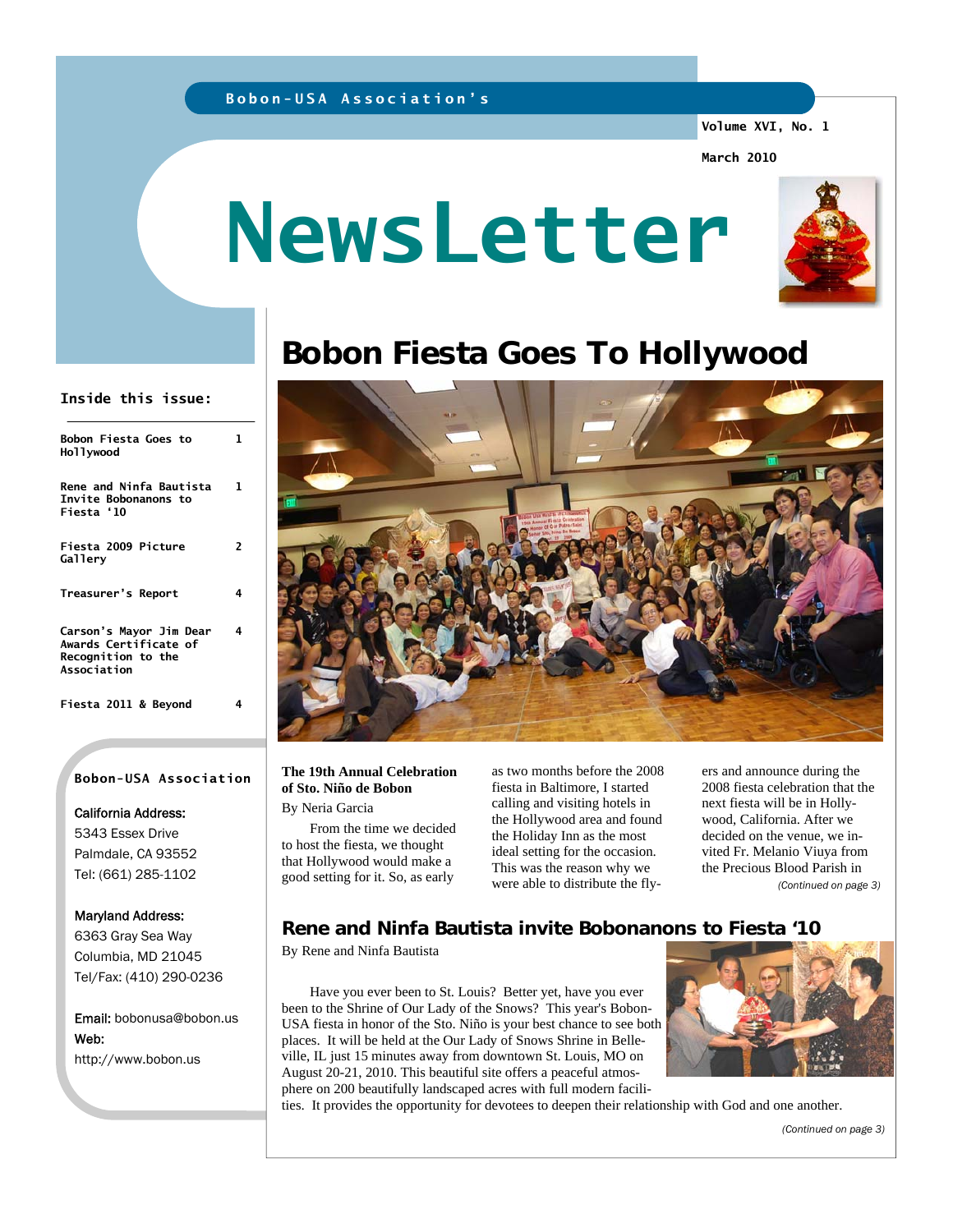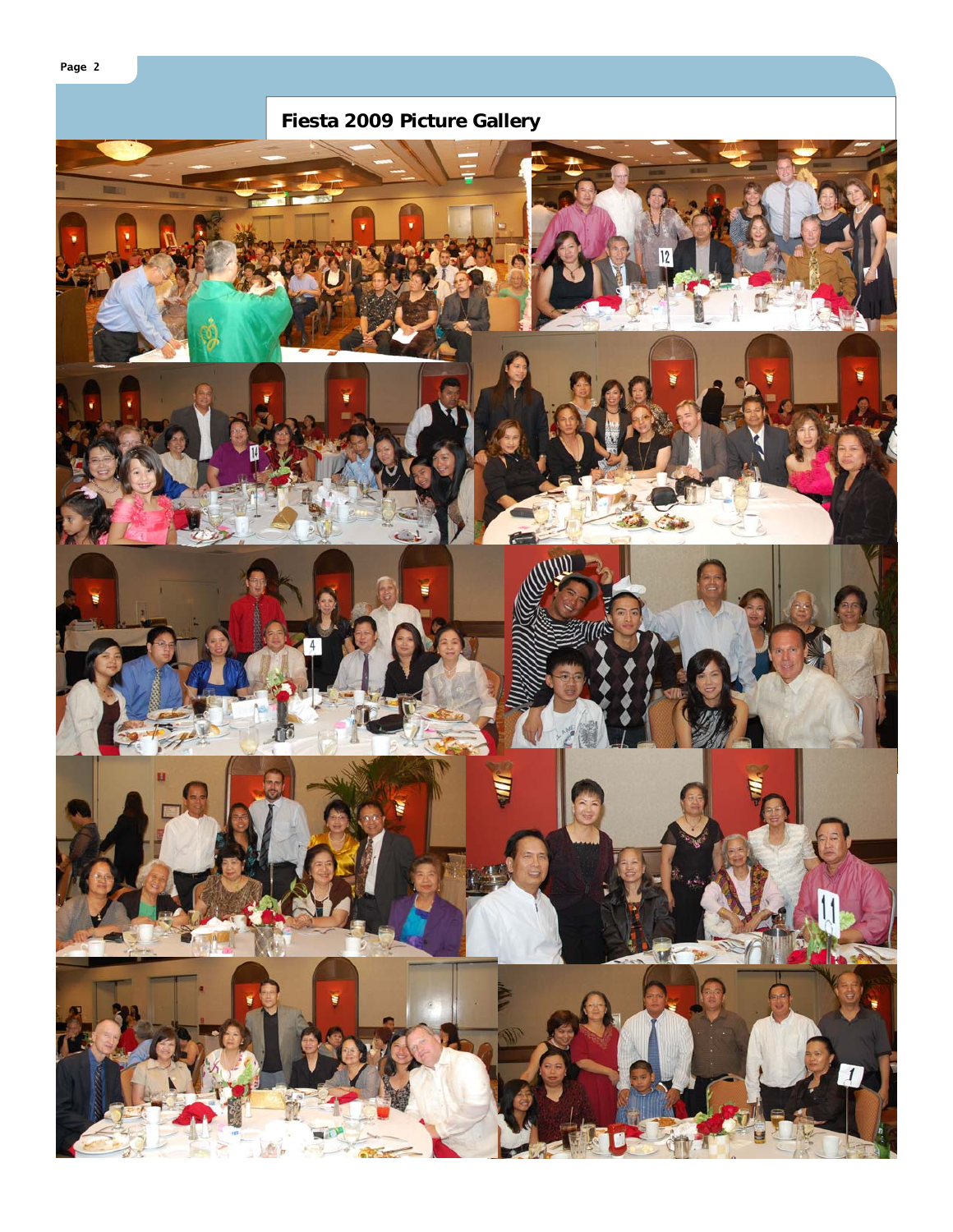

- Way of the Cross
- Church of Our Lady of the Snows

*(Continued on page 4)* 

# **Fiesta goes to Hollywood (cont.)**

*(Continued from page 1)* 

Los Angeles California to celebrate the mass with us which he willingly accepted.

 Once we had the place and the priest, the other thing we had to worry about was the mamaratrons. As always, we had to figure out and estimate how many people will be coming to the fiesta since we are aware that Bobonanons are always late in deciding if they will attend or not.

 With prayers to the Sto. Nino and with the help and support of some people, we are happy and blessed that we were able to host the fiesta which actually started on Friday with a dinner/ pangiklop at our place and culminated at the Holiday Inn hotel the next day with a mass and the reception afterwards.

 Georgio and Ganie join me in thanking Bobbie Cornillez for helping me do the beautiful invitation and program, Louise Cornillez Keller, and Jonathan and Ervin Paredes for the songs that they sang that night. We also thank the Kuratsa dancers for generating \$1,219.00 for the association. We thank our DJ, Boyd Elston for his music. We thank my sister-in-law and wife of my brother, Pepit, Alice Del Barrio Cornillez for doing a good job as master of ceremony for the evening.

 We also thank Mayor Jim Dear of Carson for gracing the event and for his kind words and encouragement and honoring the Association with a Plaque of Recognition. And, lastly, we thank specially those who came and joined us in the 2009 fiesta celebration and made it a success. We pray that we may all continue to receive His blessings, guidance, and protection.

*Editor's note: The lead article in this issue of the NewsLetter is written by Neria Garcia, one of our 2009 fiesta sponsors, who gladly responded to my request that she write her thoughts about the successful holding of the event in August 2009 in Hollywood, California.* 

# **Rene and Ninfa invite… (cont.)**

 Bobon-USA Fiesta 2010 will be unique. For the first time, it will be held in a very special place. We will have the traditional mass & dinner dance but there will also be some additional religious activities (details to follow) in honor of the Sto. Niño. All fiesta-related activities will be held inside the shrine which boasts of its own hotel, restaurant, banquet/meeting facilities and various devotional

**Page 3**